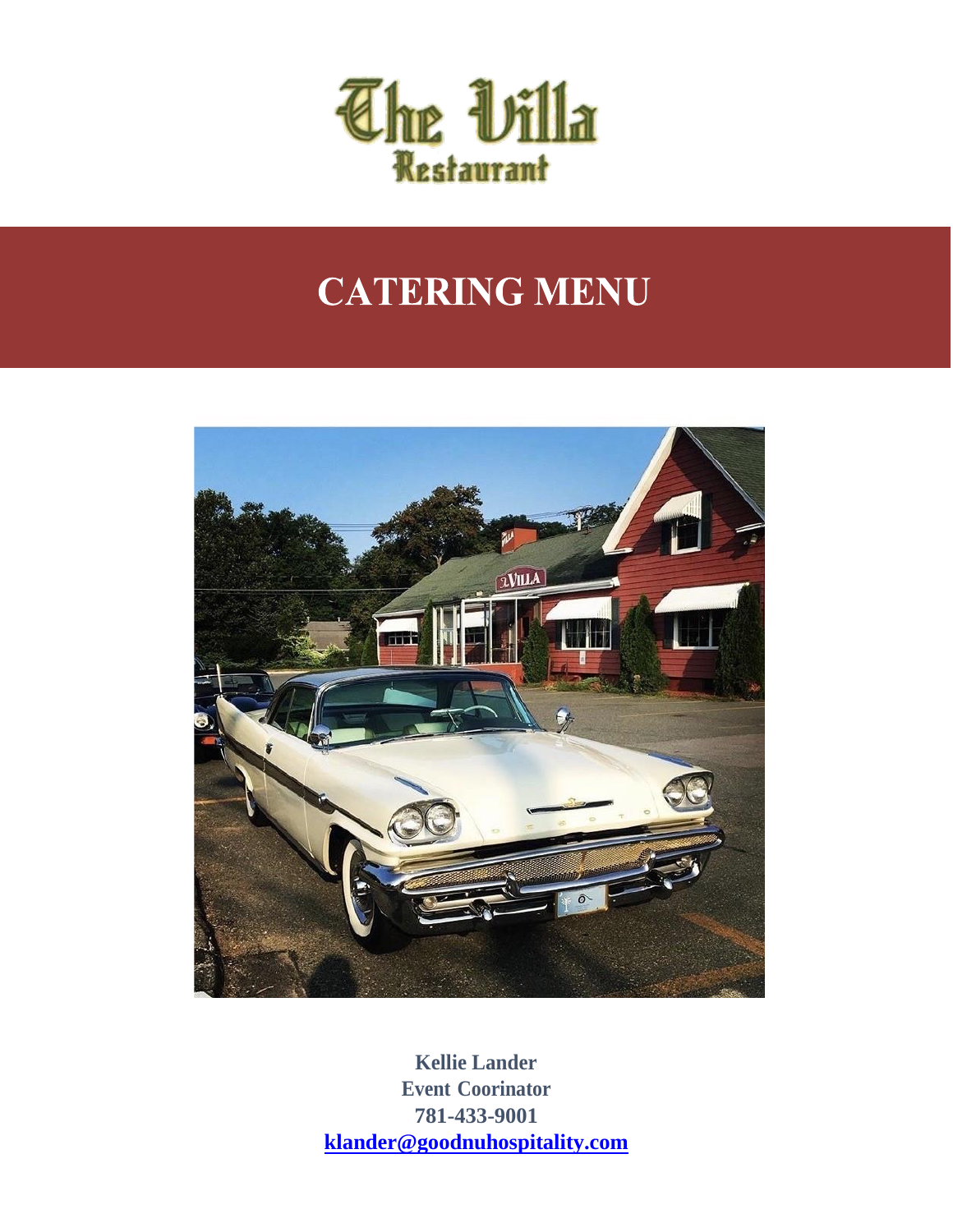The Villa Restaurant has been and continues to be the most popular family Italian American restaurant in the Boston Metro West area. The Villa's fame comes from over fifty years of consistent quality food and generous portions at a great price along with friendly, efficient service. Great specialty items like Chicken Parmagiana to Veal Marsala has made The Villa the place to go for Italian specialties, steaks and ocean fresh seafood. Unlike many restaurants in today's marketplace, The Villa prepares most of its entrees from scratch. We stay away from processed foods, and we use only oils that are trans fat free.





#### **History**

Established in 1950.

The Villa's history is long and steeped in tradition. For many years it was the favorite restaurant of Johnny Most, the famous "Voice of the Celtics". Today it would not be surprising to see Dennis Eckersley of the Boston Red Sox or football legend Doug Flutie dining here. The Villa actually started in the 1920's as The Studio. For many years it was a popular stop for folks going to "the country" for the day. It is legend to have had its day as a speakeasy during prohibition. It first became The Villa Restaurant in the 50's.

Easy, Affordable, Enjoyable. We look forward to being part of your special time!

Off-Site Catering also Available!

**The Villa Restaurant 124 East Plain St Wayland, MA 01778 [villarestaurantwayland.com](https://thebiltmoregrill.com/menu/)**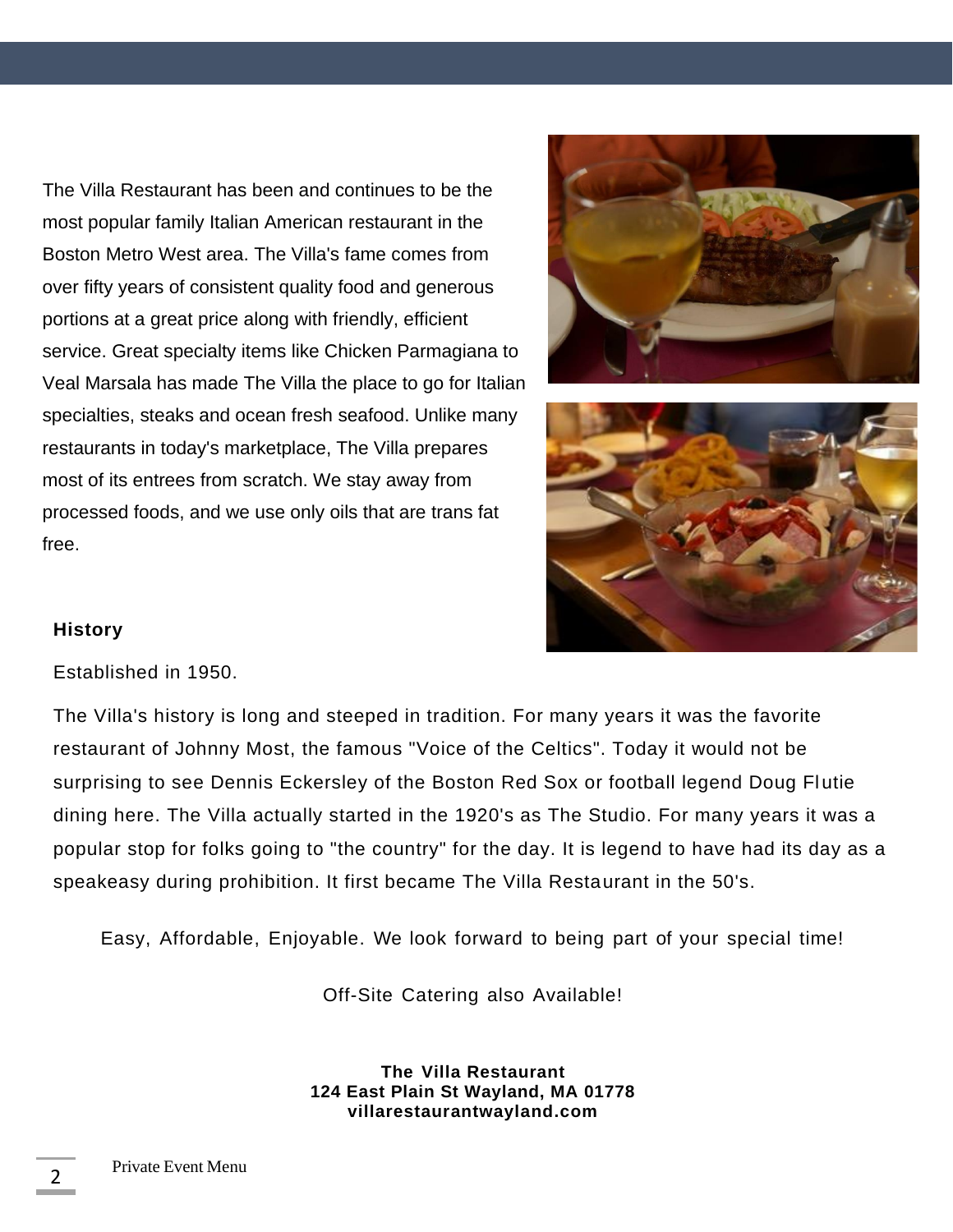## **Menus**

## **HOUSE FAVORITES**

#### *Lasagnas (6-9ppl \$65 or 12-18ppl \$110)*

**Cheese** *Ricotta, mozzarella and cheddar*

**Angus Beef** *Cheese lasagna with added layers of ground angus*

**Spinach** *Cheese lasagna with a healthy layer of baby spinach*

#### *Parmagiana's (6-9ppl or 12-18ppl)*

**Chicken \$80/\$150** *Fried chicken breasts smothered with our house marinara and melted cheese*

**Veal \$100/\$190** *Veal cutlets smothered with our house marinara and melted cheese*

**Eggplant \$60/\$110** *Fresh eggplant sliced and fried with house marinara and melted cheese*

#### *Marsala (6-9ppl or 12-18ppl) Chicken or veal tossed in a house marsala sauce*

*with mushrooms. Add cheese \$15/\$30*

**Chicken \$90/\$170**

**Veal \$100/\$190**

#### *Scampi & Alfredo (6-9ppl or 12-18ppl)*

*House white wine/ garlic sauce or our house creamy alfredo served with Rigatoni. Add Broccoli \$15/\$30*

**Chicken \$90/\$170**

**Shrimp \$100/\$190**

## *Salads (priced per person)*

**Garden Salad \$4.50pp** *Iceberg lettuce, cucumber, red onion, carrots, tomato, house Italian*

**Caesar Salad \$4.75pp** *Romaine lettuce, black olives, croutons, shaved parmesan, creamy Caesar*

**Super Salad \$9.99pp** *Iceberg lettuce, cucumber, red onion, carrots, tomato, salami, provolone, roasted red peppers, house Italian*

**Antipasto Salad \$12pp** *Fresh greens, tomatoes, black olives, roasted red peppers, red onion, Genoa salami, provolone, sea legs and shrimp, house Italian*

## *Pasta w/ Marinara (6-9ppl or 12-18ppl)*

**Rigatoni, Spaghetti or Fettucine \$45/80**

**Manicotti \$75/\$110**

**Ravioli \$70/\$120**

*Add Ons (6-9ppl or 12-18ppl)*

**Meatballs 1oz \$50/\$85**

**Sweet Italian Sausage \$90/\$145**

**Steak Tips \$100/\$195**

**Shrimp \$65/\$125**

Private Event Menu 3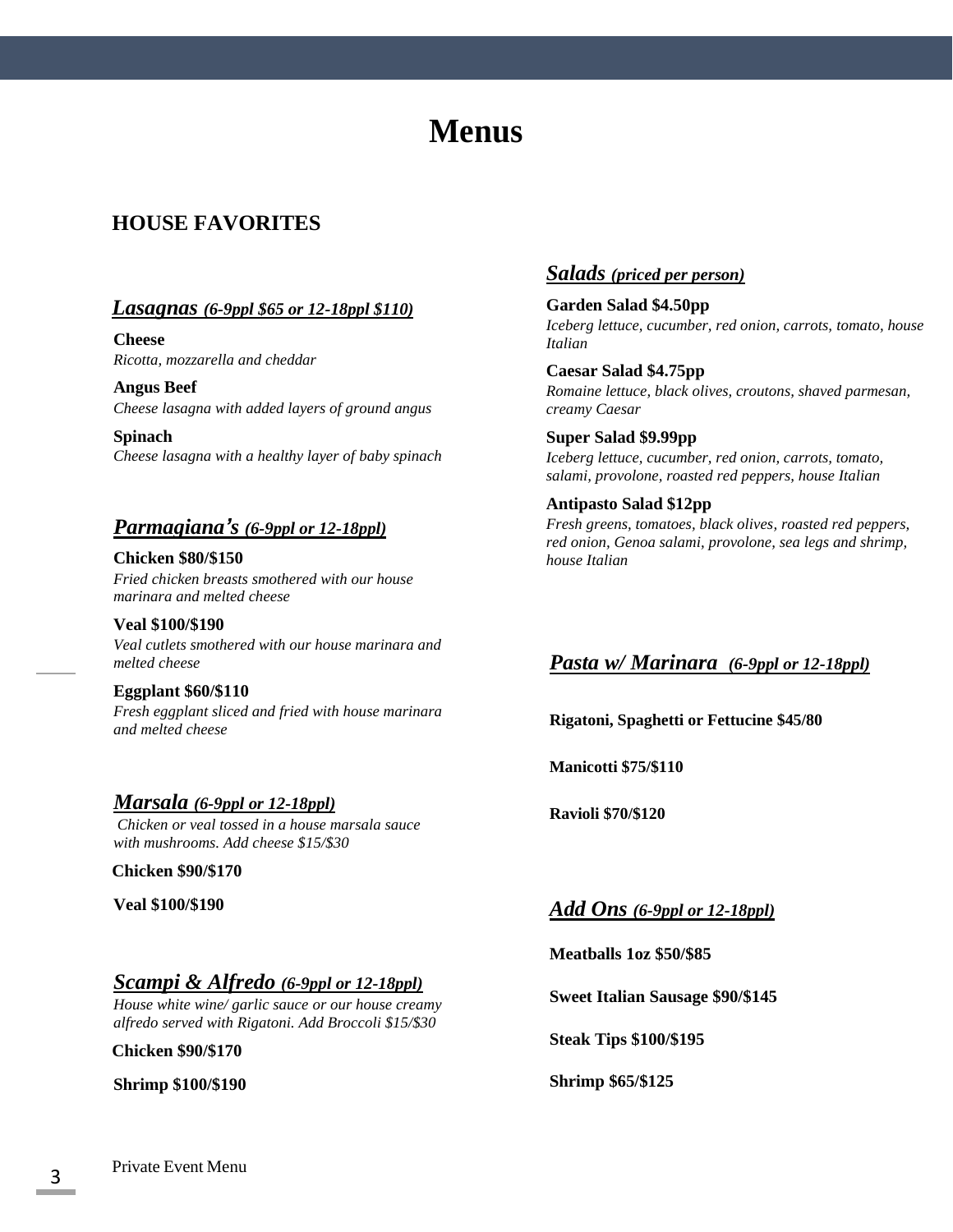### *Appetizers (6-9ppl or 12-18ppl)*

**Chicken Fingers \$70/ \$110** *Choice of dipping sauce*

**Toasted Ravioli \$75/\$120** *Served with house marinara*

**Stuffed Mushrooms \$55/\$90**

**Garlic Bread \$4.99pp**  *Add cheese \$1*

**Onion Rings \$40/\$60**

**Fried Mozzarella \$50/\$90**

### *Cold Platters (one platter per 25 people)*

**Crudité \$50** *raw vegetables served with your choice of hummus or house Creamy Italiam*

**Fruit Platter \$55** *chefs' selection of seasonal fruit*

**Cold Cut Platter \$75** *Genoa salami, ham, prosciutto, provolone, cheddar, mozzarella*

**Grilled Vegetable Platter \$50** *grilled vegetables with balsamic glaze*

#### *Sides (6-9ppl or 12-18ppl)*

**Potatoes \$45/\$80** *Mashed, baked or roasted Italian*

**Rice Pilaf \$30/\$50**

**Vegetables \$35/60** *Baby carrots, corn, green beans or broccoli*

**Loaf of French Bread \$7** *Serves 10*

#### *Desserts (6-9ppl or 12-18ppl)*

**Grapenut Pudding \$75/\$140**

**Bread Pudding \$75/\$140**

**Apple Crisp \$85/\$175**

**\*Special requests welcomed! \*\*Most orders can be accommodated day of \*\*\*Delivery upon request for orders of \$500 or more. Delivery charge may be added.**